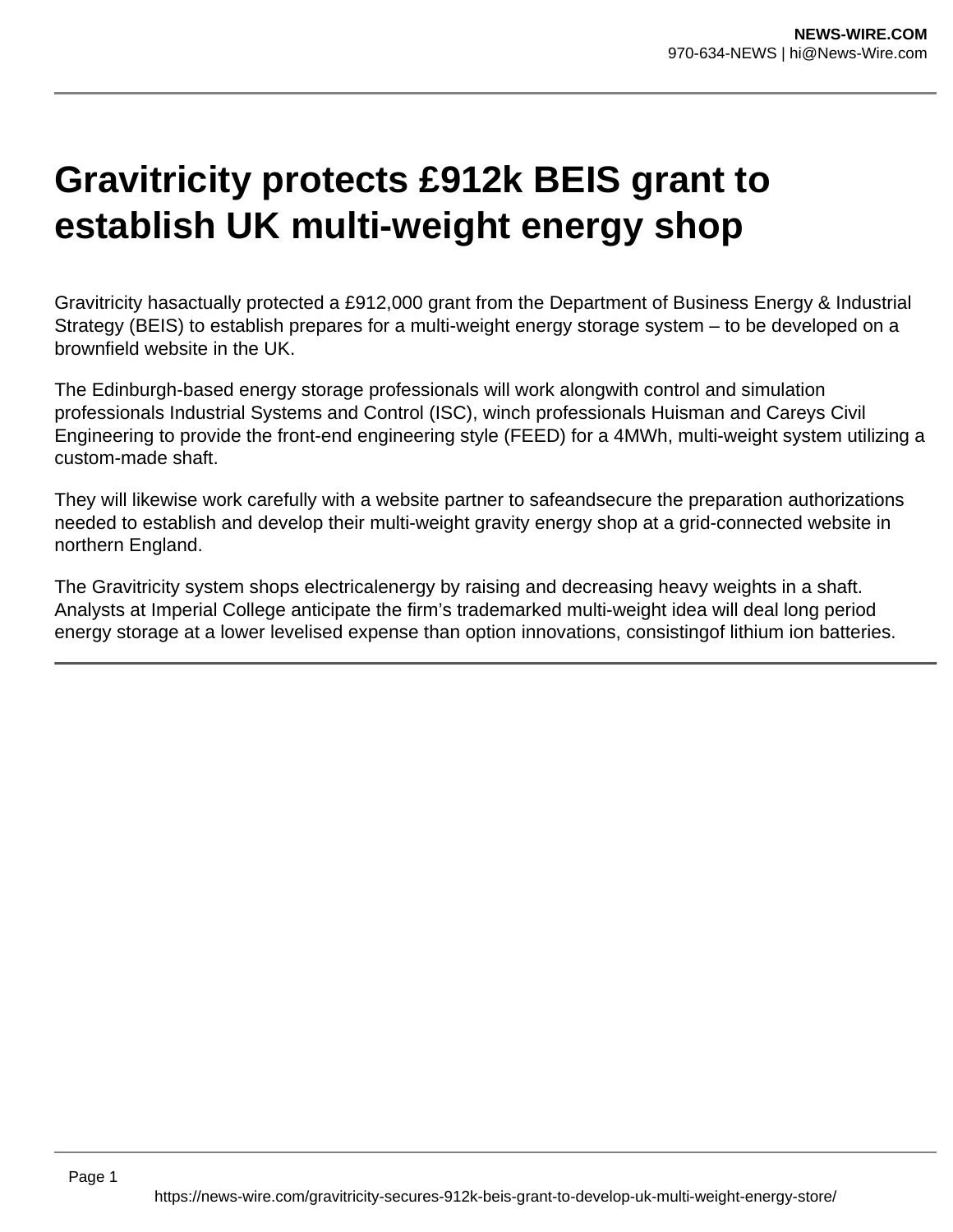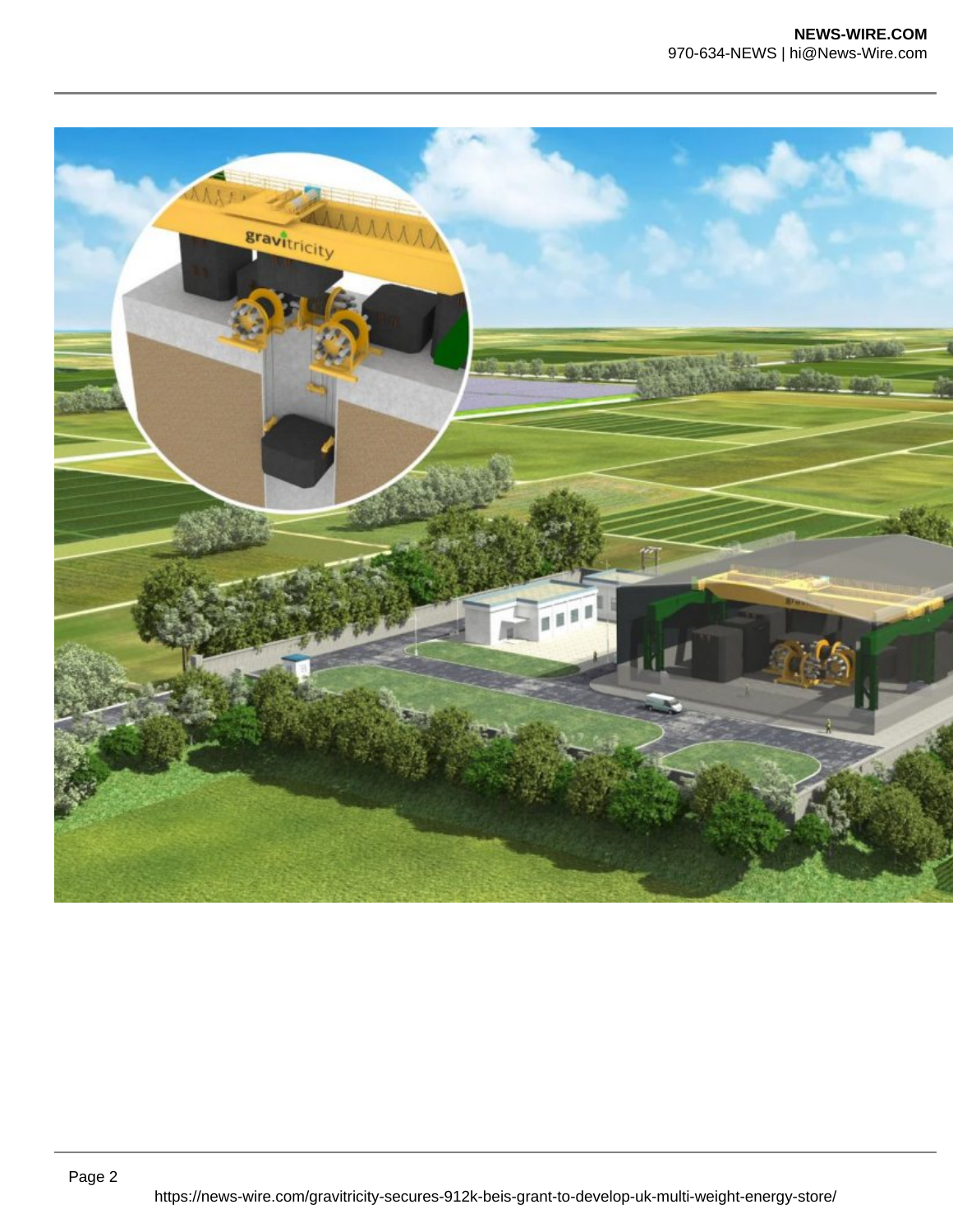

We specialize in short-line manufacturing of agricultural equipment.

thinksask.ca

Saskatchewan J

The Gravitricity system shops electricalenergy by raising and reducing heavy weights in a shaft.Image courtesy of Gravitricity

The expediency task will total in late 2022 and will offer the info needed to begin construct of the major industrial model multi-weight gravity energy shop rightaway afterwards, topic to protecting preparing approval and the needed funds.

The £1.5m expediency task follows the success of the business's 250kW demonstrator, which was commissioned and ran in Leith, Edinburgh, throughout summerseason last year.

The business is likewise advancing prepares to develop a full-blown single-weight job in a disused mine shaft in mainland Europe, to commence this year.

The FEED researchstudy is being supported by the BEIS Longer Duration Energy Storage Competition, a competitive financing plan to speedup the commercialisation of ingenious energy storage tasks which can contribute to internet no. Gravitricity protected a grant of £912,410 towards the £1,520,684 job expense (representing 60 percent financing strength for SMEs).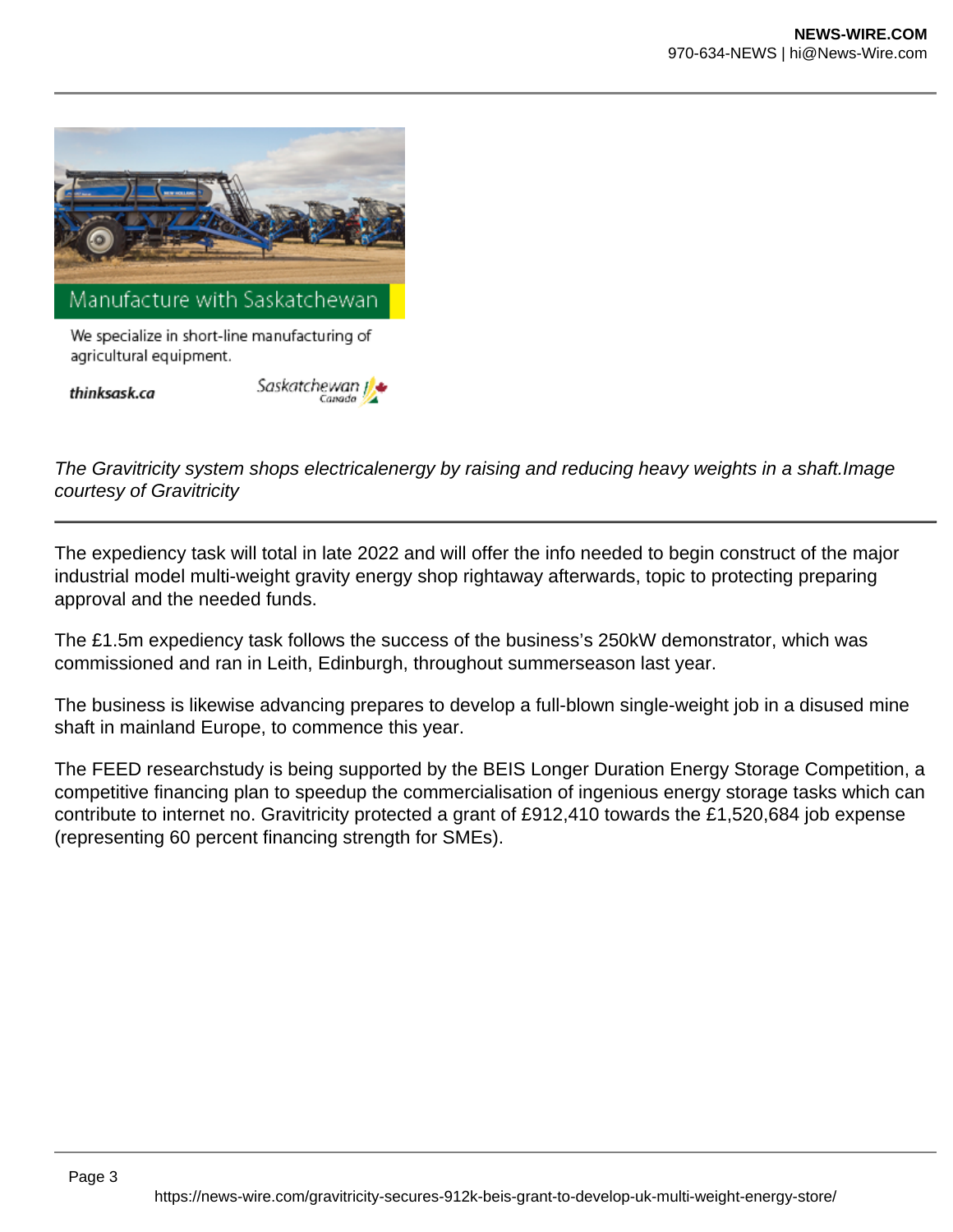

Gravitricity Managing Director Charlie Blair. Image courtesy of Gravitricity

Gravitricity Managing Director Charlie Blair states: "Finding low-priced, long-life methods to shop sustainable power will be vital in the world's journey to web no. Our multi weight principle hasactually been shown by our Leith demonstrator where 2 25 tonne weights were setup to run separately, providing smooth constant output when reduced one after the other. We were able to show a roundtrip effectiveness of more than 80 percent and the capability to ramp up to complete import or export power in less than a 2nd.

"A Gravitricity system with several weights uses a lower expense per MWh of energy kept – more weights offer more mass (or MWhs) whilst the number of raising systems (which kinds a significant part of possession expense) does not boost.

"This task will show multi-weight usage and control utilizing a single set of raising devices and will pave the method to customized tasks which can be developed anyplace they are needed," Blair states.

The job hasactually been invited by UK Government Energy and Climate Change Minister Greg Hands who stated:

"Driving forward energy storage innovations will be crucial in our shift towards inexpensive, tidy and safeandsecure eco-friendly energy.

"It will enable us to extract the complete advantage from our home-grown sustainable energy sources, drive down expenses and end our dependence on unpredictable and costly fossil fuels. Through this competitors we are making sure the nation's most ingenious researchers and thinkers have our support to make this aspiration a truth."

The 2nd stage of the job will see Gravitricity commence building of a veryfirst of kind business prototype system at a grid-connected website in the north of England. The business expect that a considerable